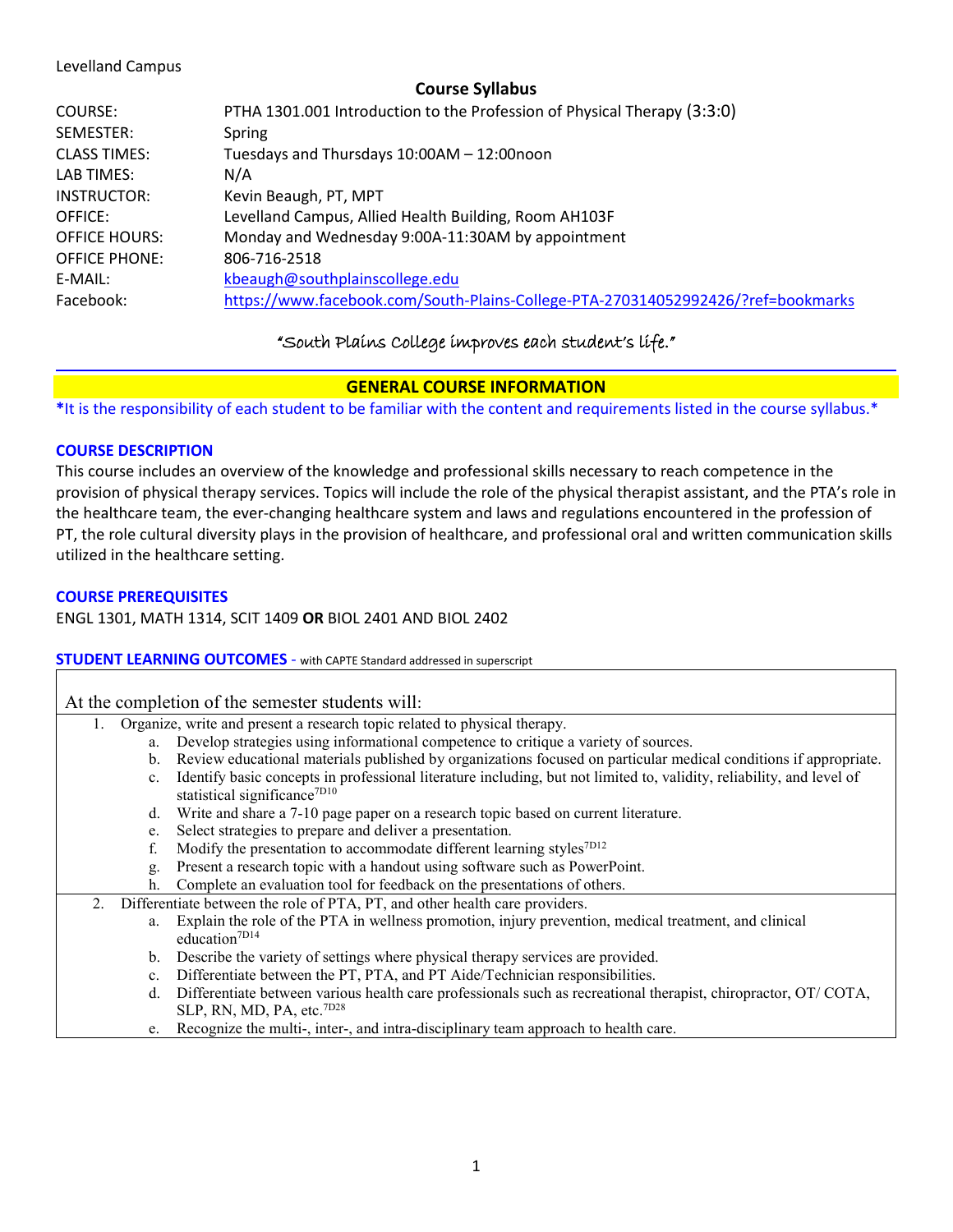| 3. |                | Explain the importance of the American Physical Therapy Association (APTA).                                                                  |
|----|----------------|----------------------------------------------------------------------------------------------------------------------------------------------|
|    | a.             | Review the history of the physical therapy profession.                                                                                       |
|    | b.             | Participate in organizations and efforts that promote physical therapy such as the APTA.                                                     |
|    | $c_{\cdot}$    | Explain the APTA Vision and its effect on the physical therapy profession.                                                                   |
|    | d.             | Identify current issues affecting physical therapy care.                                                                                     |
|    | e.             | Integrate basic concepts related to the APTA Guide to Physical Therapist Practice.                                                           |
|    | f.             | Identify the parameters of the scope of practice of the PTA related to course content.                                                       |
|    | g.             | Identify parts of physical therapy examination as described in the APTA Guide to Physical Therapist Practice,                                |
|    |                | including plan of care, short-term goals, long-term goals, and intended outcomes <sup>7D17</sup>                                             |
| 4. |                | Interpret a patient's/client's impairments, activities, and participation limitations using the International Classification of              |
|    |                | Functioning, Disability and Health (ICF) <sup>7D16</sup>                                                                                     |
|    |                | a. Define ICF terminology                                                                                                                    |
|    | $\mathbf{b}$ . | Classify patient/client impairments, activities, and participation limitations using ICF                                                     |
|    | c.             | Implement ICF terminology in documentation                                                                                                   |
| 5. |                | Examine ethical issues related to physical therapy care.                                                                                     |
|    | a.             | Adhere to the APTA Standards of Ethical Conduct for the PTA and The Guide for Conduct of the Physical                                        |
|    |                | Therapist Assistant <sup>7D4</sup>                                                                                                           |
|    | $\mathbf{b}$ . | Adhere to the APTA's Values-Based Behaviors for the Physical Therapist Assistant <sup>7D5</sup>                                              |
|    | c.             | Participate in professional and commmunity organizations that provide opportunities for volunteerism, advocacy,                              |
|    |                | and/or leadership <sup>7D13</sup>                                                                                                            |
|    | d.             | Describe a plan of action that demonstrates sound moral reasoning congruent with core professional ethics and                                |
|    |                | values <sup>7D6</sup>                                                                                                                        |
|    |                | e. Identify circumstances where ethical violations must be reported.                                                                         |
| 6. |                | Explore legal issues related to physical therapy care <sup>7D1</sup>                                                                         |
|    |                | a. Discuss the rules and regulations governing physical therapy within the student's jurisdiction.                                           |
|    | b.             | Describe the scope of practice for the PTA and PT.                                                                                           |
|    |                |                                                                                                                                              |
|    | c.             | Explain the appropriate use of support personnel.                                                                                            |
|    | d.             | Discuss the implications of American with Disabilities Act (ADA).                                                                            |
|    | e.             | Differentiate basic aspects of Medicare & Medicaid.                                                                                          |
|    | f.             | Describe the potential consequences of failing to obtain informed consent.                                                                   |
|    |                | Report to appropriate authorities suspected cases of abuse of vulnerable populations <sup>7D2</sup>                                          |
| 7. |                | Recognize patient confidentiality related to physical therapy care.                                                                          |
|    | a.             | Justify the importance of maintaining patient confidentiality.                                                                               |
|    | $\mathbf{b}$ . | Discuss the Health Insurance Portability and Accountability Act (HIPAA) requirements related to physical                                     |
|    |                | therapy care.                                                                                                                                |
|    | c.             | Identify consequences of violating confidentiality.                                                                                          |
| 8. |                | Demonstrate ability to effectively communicate with and educate all stakeholders <sup>7D7, 7D12</sup>                                        |
|    |                | a. Identify use of effective listening techniques                                                                                            |
|    |                | b. Explain concept of empathy                                                                                                                |
|    |                | Select among the various modes of communication to communicate effectively with all stakeholders, including                                  |
|    |                | patients/clients, family members, caregivers, and interprofessional team members                                                             |
| 9. |                | Describe the effect of personality types and learning styles on physical therapy care.                                                       |
|    | a.             | Describe the effect of different personality types and learning styles.                                                                      |
|    | b.             | Describe how oral and written comprehension levels affect physical therapy care.                                                             |
|    | $c_{\cdot}$    | Identify strategies to support patient's participation in physical therapy care.                                                             |
|    |                | d. Discuss different ways to encourage the patient to communicate questions/concerns <sup>7D7</sup>                                          |
|    |                | 10. Explain the effect of patient diversity on physical therapy care <sup>7D8</sup>                                                          |
|    | a.             | Demonstrate an understanding of patient diversity including age, gender, culture, religion, and socioeconomic                                |
|    |                | factors.                                                                                                                                     |
|    | b.             | Explain norms for various roles among various cultural groups.                                                                               |
|    |                | c. Identify methods to prevent judgmental or stereotypical behaviors.<br>d. Discuss different approaches to accommodate cultural differences |
|    |                |                                                                                                                                              |
|    |                | 11. Report common emotional responses to medical conditions.<br>Describe the stages of grief.                                                |
|    | a.<br>b.       | Identify common responses to grief or dying.                                                                                                 |
|    |                |                                                                                                                                              |
|    | c.             | Describe strategies to address conflicts within the family and community.<br>Explain the meaning of empathy.                                 |
|    | d.             |                                                                                                                                              |
|    | e.             | Describe modifications to physical therapy care to accommodate the patient's emotional needs.                                                |
|    |                | 12. Compare and contrast common physical therapy settings                                                                                    |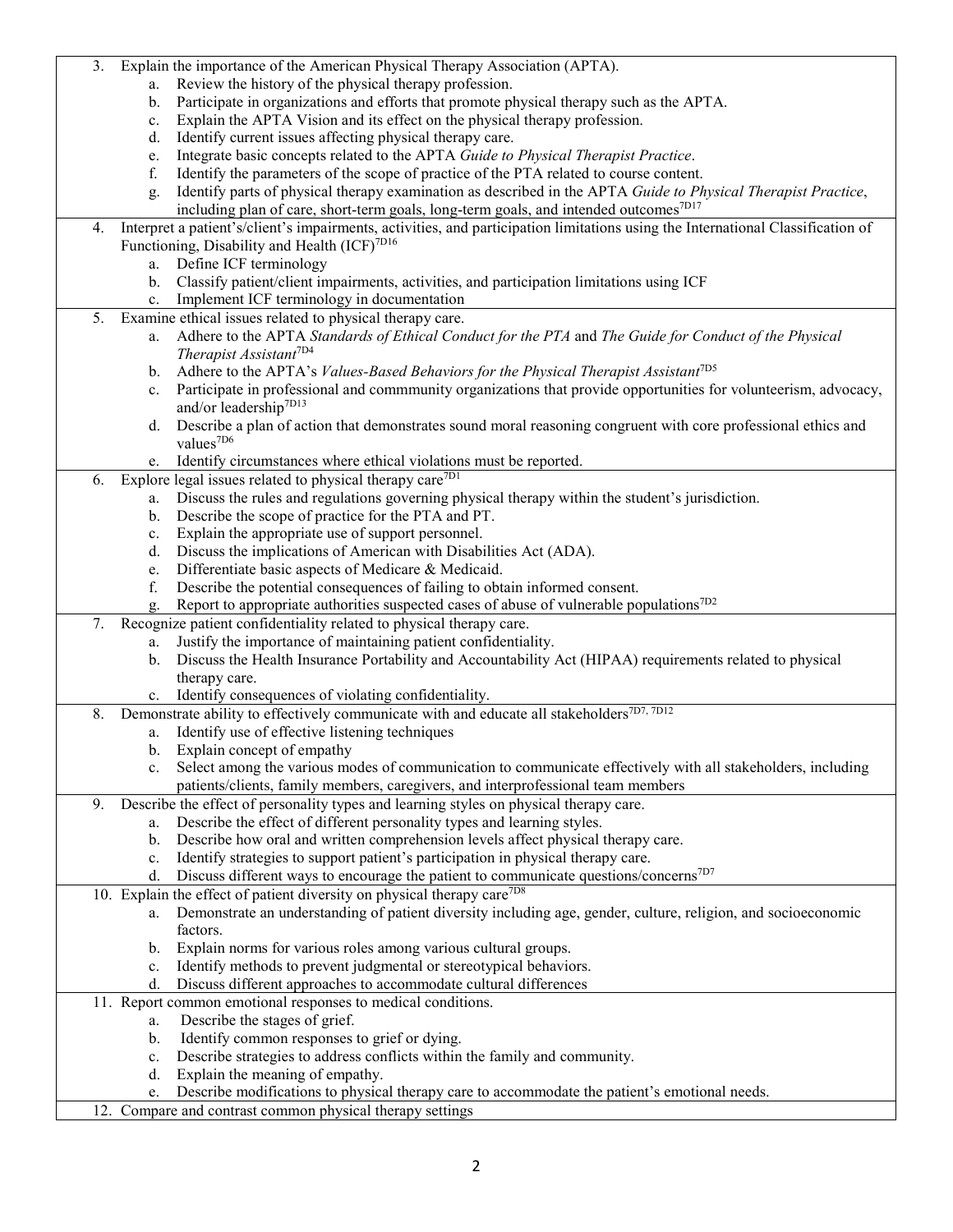| a.             | Recognize common characteristics (including conditions, diagnoses, age, and functional abilities) of patients                   |
|----------------|---------------------------------------------------------------------------------------------------------------------------------|
|                | commonly found in orthopedic, neurologic, pediatric, geriatric, cardiac, pulmonary, and wound care rehabilitation               |
|                | settings <sup>7D23</sup>                                                                                                        |
| b.             | Describe common practice management aspects of the organizational planning and operation of physical                            |
|                | therapy <sup>7D30</sup>                                                                                                         |
| c.             | Participate in performance improvement activities (quality assurance) <sup>7D29</sup>                                           |
|                | 13. Explain the use of SOAP note format.                                                                                        |
| a.             | Describe the four sections of a SOAP note.                                                                                      |
| $\mathbf{b}$ . | Demonstrate proper use of medical terminology and abbreviations.                                                                |
| c.             | Compare methods of documentation including paper forms and electronic software.                                                 |
| d.             | Explain the importance of accurate documentation to facilitate reimbursement.                                                   |
| e.             | Recognize that documentation may need to be adapted to address third party payers, institutional policies, or                   |
|                | regulatory requirements.                                                                                                        |
| f.             | Identify strategies to ensure that documentation is completed in a timely manner <sup>7D31</sup>                                |
| g.             | Document different basic procedural interventions providing information necessary for the physical therapist to                 |
|                | evaluate the patient's progress <sup>7D25</sup>                                                                                 |
| h.             | Recognize the variety of information included in a medical record.                                                              |
| i.             | Identify instances and consequences of falsification of records.                                                                |
| $\mathbf{i}$ . | Report to appropriate authorities suspected cases of fraud and abuse related to the utilization of and payment for              |
|                | physical therapy and other health care services <sup>7D3</sup>                                                                  |
| k.             | Communicate the understanding of the parts of the plan of care, including STG and LTG.                                          |
|                | 14. Explain medical terminology and abbreviations.                                                                              |
|                | a. Explain the meaning of medical terms commonly used in patient treatments and communication with health                       |
|                | care providers.                                                                                                                 |
|                | b. Interpret common abbreviations used in PT documentation and communication with health care providers.                        |
|                | c. Translate English words that are commonly used in physical therapy settings into Spanish and vice versa.                     |
|                | 15. Apply generic abilities related to course content. (Generic Abilities adapted from the Physical Therapy Program,            |
|                | University of Wisconsin-Madison, May et al. Journal of Physical Therapy Education, 9:1, Spring, 1995.)                          |
| a.             | Commitment to Learning - Demonstrate the ability to self-assess, self-correct, and self-direct. Identify needs and              |
|                | sources of learning. Seek new knowledge and understanding <sup>7D14</sup>                                                       |
| b.             | Interpersonal Skills - Demonstrate the ability to interact effectively with patients, families, colleagues, other               |
|                | health care professionals, and the community. Demonstrate the ability to effectively deal with cultural and ethnic              |
|                | diversity issues <sup>7D8</sup>                                                                                                 |
| c.             | Communication Skills – Demonstrate the ability to communicate effectively (i.e., speaking, body language,                       |
|                | reading, writing, and listening) for a varied audiences and purposes <sup>7D7</sup>                                             |
| d.             | Effective Use of Time - Demonstrate the ability to obtain maximum benefit from a minimum investment of time                     |
|                | and resources.                                                                                                                  |
| e.             | Use of Constructive Feedback – Demonstrate the ability to identify sources and seek out feedback and to                         |
|                | effectively use and provide feedback for improving personal interaction.                                                        |
| f.             | Problem-Solving – Demonstrate the ability to recognize and define problems, analyze data, develop and                           |
|                | implement solutions, and evaluate outcomes <sup>7D11</sup>                                                                      |
| g.             | <i>Professionalism</i> – Demonstrate the ability to exhibit appropriate professional conduct and to represent the               |
|                | profession effectively <sup>7D5</sup>                                                                                           |
| h.             | Responsibility – Demonstrate the ability to fulfill commitments and to be accountable for actions and                           |
|                | outcomes <sup>7D5</sup>                                                                                                         |
| i.             | Critical Thinking – Demonstrate the ability to question logically; to recognize and differentiate facts, illusions,             |
|                | assumptions, and hidden assumptions; and to distinguish the relevant from the irrelevant <sup>7D11</sup>                        |
| $J \cdot$      | Stress Management - Demonstrate the ability to identify sources of stress and to develop effective coping                       |
|                | behaviors.                                                                                                                      |
|                | <b>COURSE OBJECTIVES</b> - with CAPTE Standard addressed in superscript                                                         |
|                |                                                                                                                                 |
|                | At the completion of this course the student will have the cognitive and affective competencies to:                             |
| 1.             | Organize, write and present a research topic related to physical therapy. <sup>7D10-12</sup>                                    |
| 2.             | Differentiate among the roles of the PTA, PT, and other health care providers. <sup>7D1, 7D3-6, 7D9, 7D11, 7D14, 7D20-22</sup>  |
| 3.             | Explain the importance of the American Physical Therapy Association (APTA) and the APTA's Guide to Physical                     |
|                | Therapist Practice <sup>7D1, 7D4-5, 7D11, 7D13-14</sup>                                                                         |
| 4.             | Interpret a patient's/client's impairments, activities, and participation limitations using the International Classification of |
|                | Functioning, Disability and Health <sup>7D9, 7D16</sup>                                                                         |
|                |                                                                                                                                 |

- 5. Examine ethical issues related to physical therapy care.<sup>7D2-6, 7D13</sup>
- 6. Explore legal issues related to physical therapy care.<sup>7D1-3, 7D5-6</sup>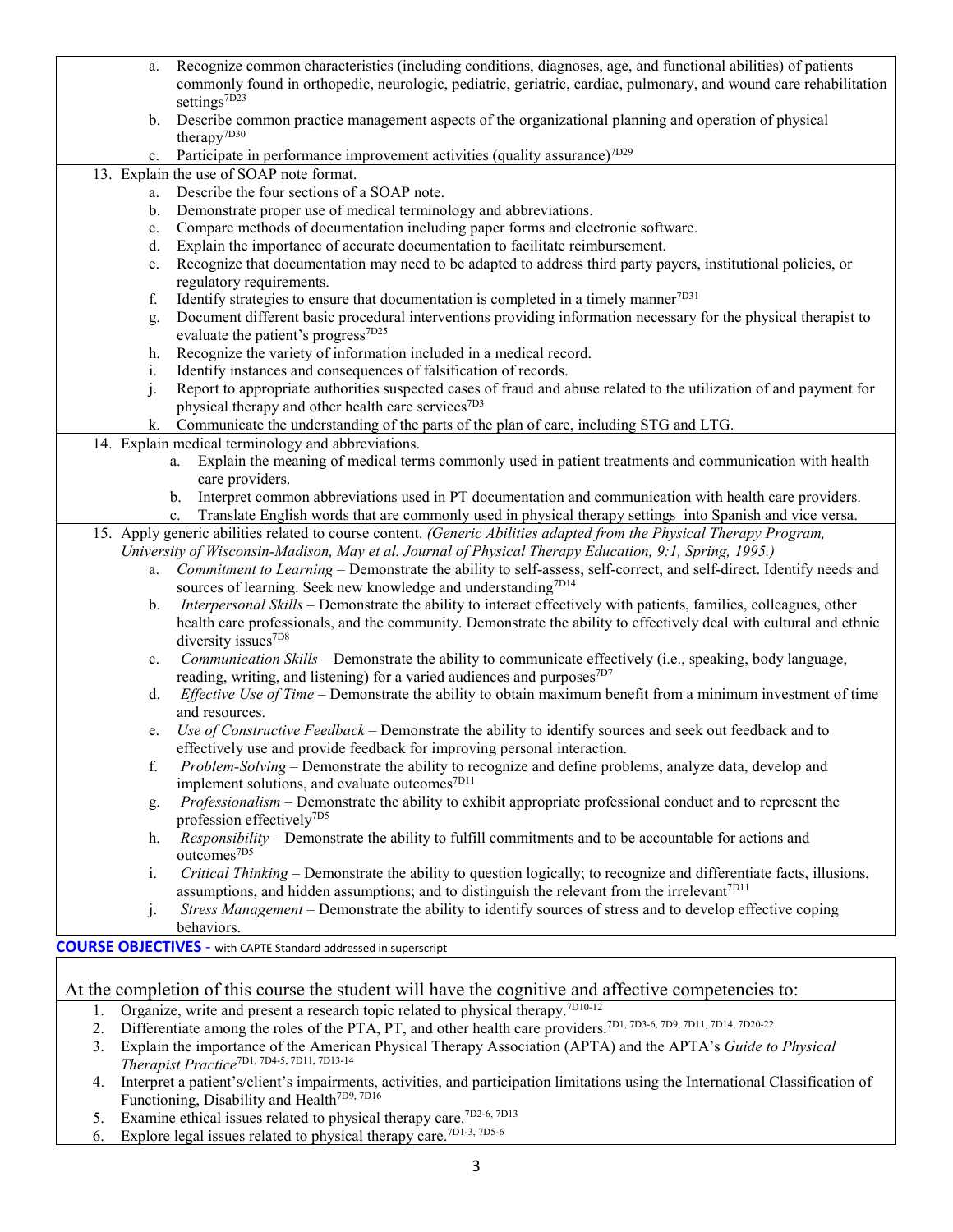- 7. Recognize patient confidentiality issues related to physical therapy care.<sup>7D1, 7D4-6</sup>
- 8. Demonstrate ability to effectively communicate with and educate all stakeholders<sup>7D4-8, 7D12, 7D17-18, 7D20, 7D22, 7D28</sup>
- 9. Describe the effect of personality types and learning styles on physical therapy care.<sup>7D4, 7D7-8, 7D12</sup>
- 10. Explain the effect of patient diversity on physical therapy care<sup>7D5-8, 7D12</sup>
- 11. Report common emotional responses to particular medical conditions.7D4, 7D7-8, 7D12
- 12. Compare and contrast common physical therapy settings and diagnoses.7D4, 7D9, 7D11-13, 7D15, 7D17, 7D19, 7D23-24, 7D28-30
- 13. Explain the use of SOAP note format.<sup>7D4, 7D7, 7D17, 7D25, 7D31</sup>
- 14. Explain medical terminology and abbreviations.7D7, 7D12, 7D18
- 15. Apply generic abilities related to course content.7D4-7

#### **EVALUATION METHODS**

Computer-based exams, written exams, written assignments, quizzes, and other projects as assigned.

#### **ACADEMIC INTEGRITY**

It is the aim of the faculty of South Plains College to foster a spirit of complete honesty and a high standard of integrity. The attempt of any student to present as his or her own any work which he or she has not honestly performed is regarded by the faculty and administration as a most serious offense and renders the offender liable to serious consequences, possibly suspension.

**Cheating** - Dishonesty of any kind on examinations or on written assignments, illegal possession of examinations, the use of unauthorized notes during an examination, obtaining information during an examination from the textbook or from the examination paper of another student, assisting others to cheat, alteration of grade records, illegal entry or unauthorized presence in the office are examples of cheating. Complete honesty is required of the student in the presentation of any and all phases of coursework. This applies to quizzes of whatever length, as well as final examinations, to daily reports and to term papers.

**Plagiarism** - Offering the work of another as one's own, without proper acknowledgment, is plagiarism; therefore, any student who fails to give credit for quotations or essentially identical expression of material taken from books, encyclopedias, magazines and other reference works, or from themes, reports or other writings of a fellow student, is guilty of plagiarism.

#### **VERIFICATION OF WORKPLACE COMPETENCIES**

Physical Therapist Assistants are expected to know how to read a physical therapy evaluation and plan of care and provide treatment based on their training.

#### **BLACKBOARD**

Blackboard is an e-Education platform designed to enable educational innovations everywhere by connecting people and technology. This educational tool will be used in this course throughout the semester.

## **FACEBOOK (**[https://www.facebook.com/South-Plains-College-PTA-270314052992426/?ref=bookmarks\)](https://www.facebook.com/South-Plains-College-PTA-270314052992426/?ref=bookmarks)

The PTA Program has a Facebook page (link indicated above). In addition to the South Plains College website, this Facebook page may be used to keep students up-to-date on program activities, weather delays, South Plains College announcements and will help with program recruitment. "Liking" the South Plains College PTA Program Facebook page is not mandatory, nor are personal Facebook accounts, in order to access this page.

#### **APPLICABLE SCANS COMPETENCIES AND FOUNDATION SKILLS**

Applicable Foundation Skills and SCANS Competencies are listed below. Refer also to Course Objectives listed above.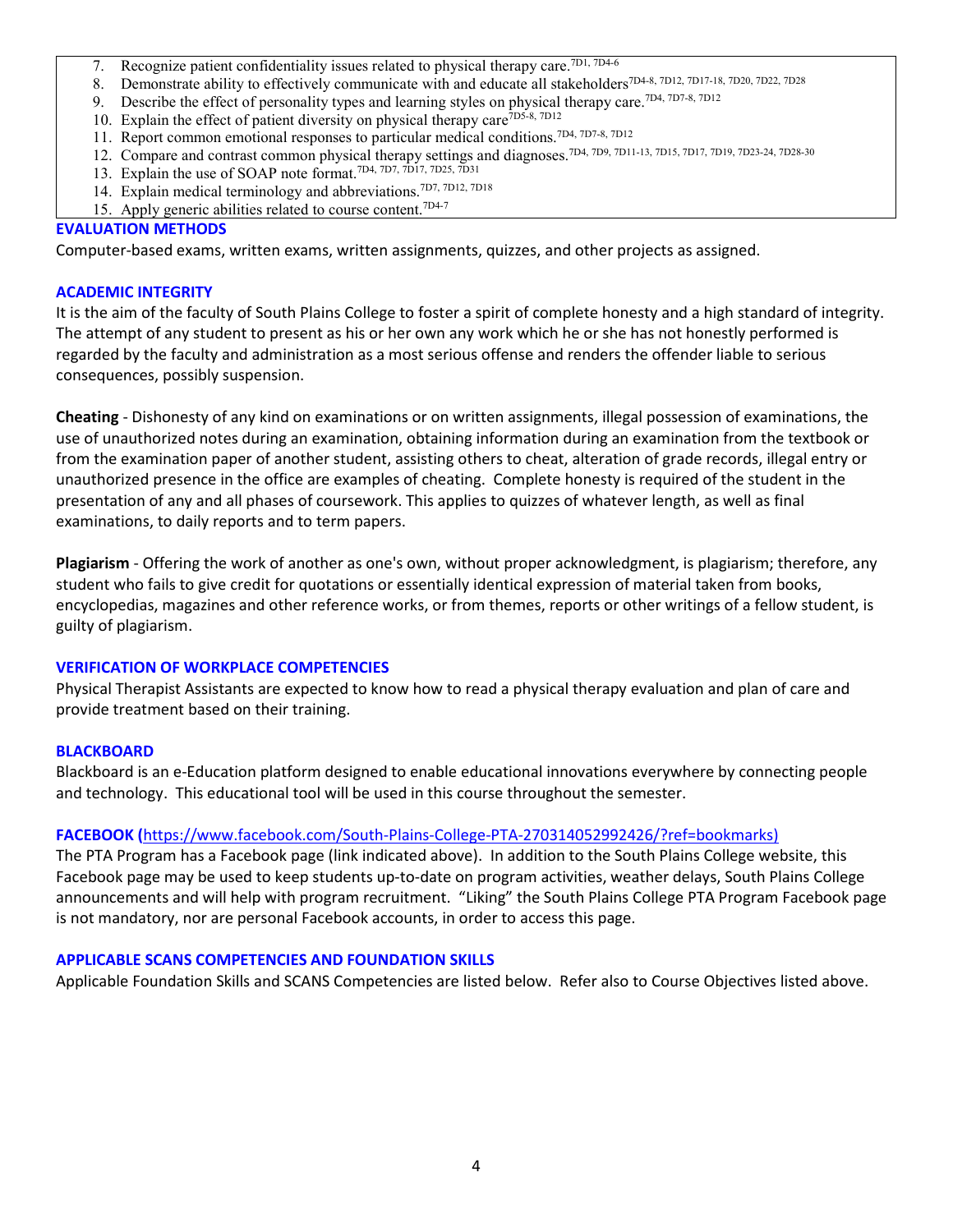## **SPECIFIC COURSE INFORMATION**

#### **TEXT AND MATERIALS**

| Title                                                                                                           |                                                                                                                                            | Author(s)         | Publisher        | <b>ISBN</b>   |
|-----------------------------------------------------------------------------------------------------------------|--------------------------------------------------------------------------------------------------------------------------------------------|-------------------|------------------|---------------|
| Introduction to Physical<br>Therapist Practice for<br><b>Physical Therapist</b><br>Assistants<br>(primary text) | Physica<br><b>Therapy</b>                                                                                                                  | <b>Barrett</b>    | Jones & Bartlett | 9781284175738 |
| <b>Physical Therapy Clinical</b><br>Handbook for PTA (3rd Ed.)<br>(required)                                    | PHYSICAL<br><b>THERAPY</b><br><b>CLINICAL</b><br><b>HANDBOOK</b>                                                                           | Kulinski          | Jones & Bartlett | 9781284105568 |
| <b>Clinical Decision Making for</b><br>the Physical Therapist<br>Assistant<br>(optional)                        | <b>Clinical Decision Making</b><br><b>Physical</b><br><b>Therapist</b><br><b>Assistant</b><br><b>Irves &amp; Scient</b><br>Christina Moley | Skinner/McVey     | Jones & Bartlett | 9780763771256 |
| <b>Documentation Basics</b><br>(optional)                                                                       | <b>Documentation Basics</b>                                                                                                                | Erickson/McKnight | <b>SLACK</b>     | 9781617110085 |
| <b>Medical Terminology</b><br><b>Express</b><br>(optional)                                                      | <b>Medical Terminology</b><br><i><b>Exbress</b></i>                                                                                        | Gylys/Masters     | <b>FA Davis</b>  | 9780803640320 |

#### **ADDITIONAL CLASSROOM ITEMS**

Students should come to class prepared with note-taking items (pens, pencils, spiral notebook, computer, etc.). An Internet-enabled device will be useful for accessing web-based resources, skills check-offs, etc.

## **ATTENDANCE POLICY (\*READ CAREFULLY)**

Students are expected to attend all classes in order to be successful in a course. The student may be administratively withdrawn from the course when absences become excessive as defined below.

When an unavoidable reason for class absence arises, such as illness, an official trip authorized by the college or an official activity, the instructor may permit the student to make up work missed. It is the student's responsibility to complete work missed within a reasonable period of time as determined by the instructor. Students are officially enrolled in all courses for which they pay tuition and fees at the time of registration. Should a student, for any reason, delay in reporting to a class after official enrollment, absences will be attributed to the student from the first class meeting.

Students who enroll in a course but have "Never Attended" by the official census date, as reported by the faculty member, will be administratively dropped by the Office of Admissions and Records. A student who does not meet the attendance requirements of a class as stated in this course syllabus and does not officially withdraw from that course by the official census date of the semester, may be administratively withdrawn from that course and receive a grade of "X" or "F" as determined by the instructor. Instructors are responsible for clearly stating their administrative drop policy in the course syllabus, and it is the student's responsibility to be aware of that policy.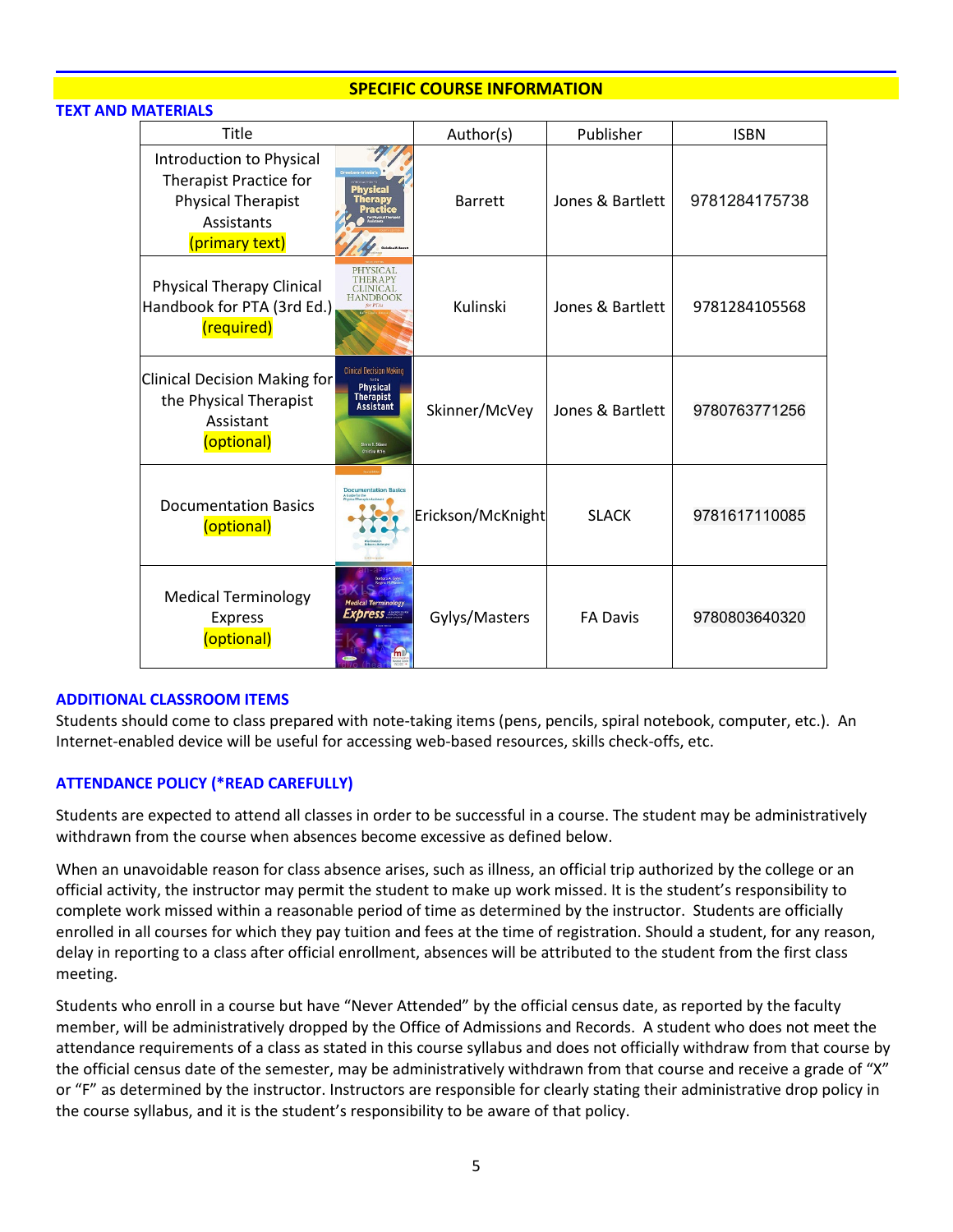It is the student's responsibility to verify administrative drops for excessive absences through MySPC using his or her student online account. If it is determined that a student is awarded financial aid for a class or classes in which the student never attended or participated, the financial aid award will be adjusted in accordance with the classes in which the student did attend/participate and the student will owe any balance resulting from the adjustment.

(http://catalog.southplainscollege.edu/content.php?catoid=47&navoid=1229#Class\_Attendance)

**Due to the importance of the patient care information being taught, the instructor of this course defines excessive absences as missing a third class day (or having equivalent tardies) in a course section. A student who meets this criteria will be administratively dropped from the course by the instructor.**

- Tardies: (Definition): arriving any time after the class has started or not returning from an approved break after class has started.
- Three tardies will be considered missing one class day and counted as such.
- Work schedule is not an excuse for missing class.
- Any exceptions to this policy must be discussed on an individual basis with the course instructor and the PTA Program Director. (i.e. – student hospitalization, immediate family member death, etc.)

## **ASSIGNMENT POLICY**

All assignments must be completed by the assigned due date. Late and/or incomplete assignments will not be accepted and a grade of zero will be recorded. Quizzes will be administered to determine student's preparedness to participate in lab. The student will be permitted to join the lab after completing the pertinent viewing quiz. An absence/tardy will be recorded if this requirement results in an absence or late arrival. Assignments, quizzes, exams, and skills check-offs that are missed due to an unexcused absence may not be made up. See the instructor for more specific information.

## **COMPUTER USAGE**

As computer technology in the field of health occupations continues to become more popular, computers will be used in this course for several assignments. All students have access to computers and printers on the South Plains College campus. Students will be expected to utilize computers to access assignments and classroom resources. All registered students are supplied with a working email account from South Plains College. In order to take exams, students must have their username and password.

## **ALL STUDENTS ARE EXPECTED TO KNOW THEIR SPC STUDENT USERNAME AND PASSWORD.**

## **COMPUTER LAB USAGE**

The computer lab(s) on any campus may be used by students during scheduled open hours or as assigned by an instructor. Printer paper will not be provided for students to print materials but students may seek assistance from faculty or staff to request lab paper from the college if needed. Lack of computer lab paper is not an excuse for not having homework assignments, skills lab sheets, or any other required documents. Students should come prepared for class.

## **EXAMS**

The student written exams will be administered via computer to prepare them for the NPTE-PTA. Students should practice proper spelling and grammar when answering a written exam.

Additionally, many exam questions will be constructed in the same manner as NPTE-PTA questions, allowing students to prepare for that testing format.

- Students are required to earn a 75% or higher lecture exam average.
- If a student fails a lab exam (earning below a 75% and/or having one or more critical safety violations), the student may retest to earn no higher than a 75%.
- Students are required to earn a 75% or higher on each lab exam.
- The majority of exams are administered in a campus computer lab which must be reserved by the instructor in advance.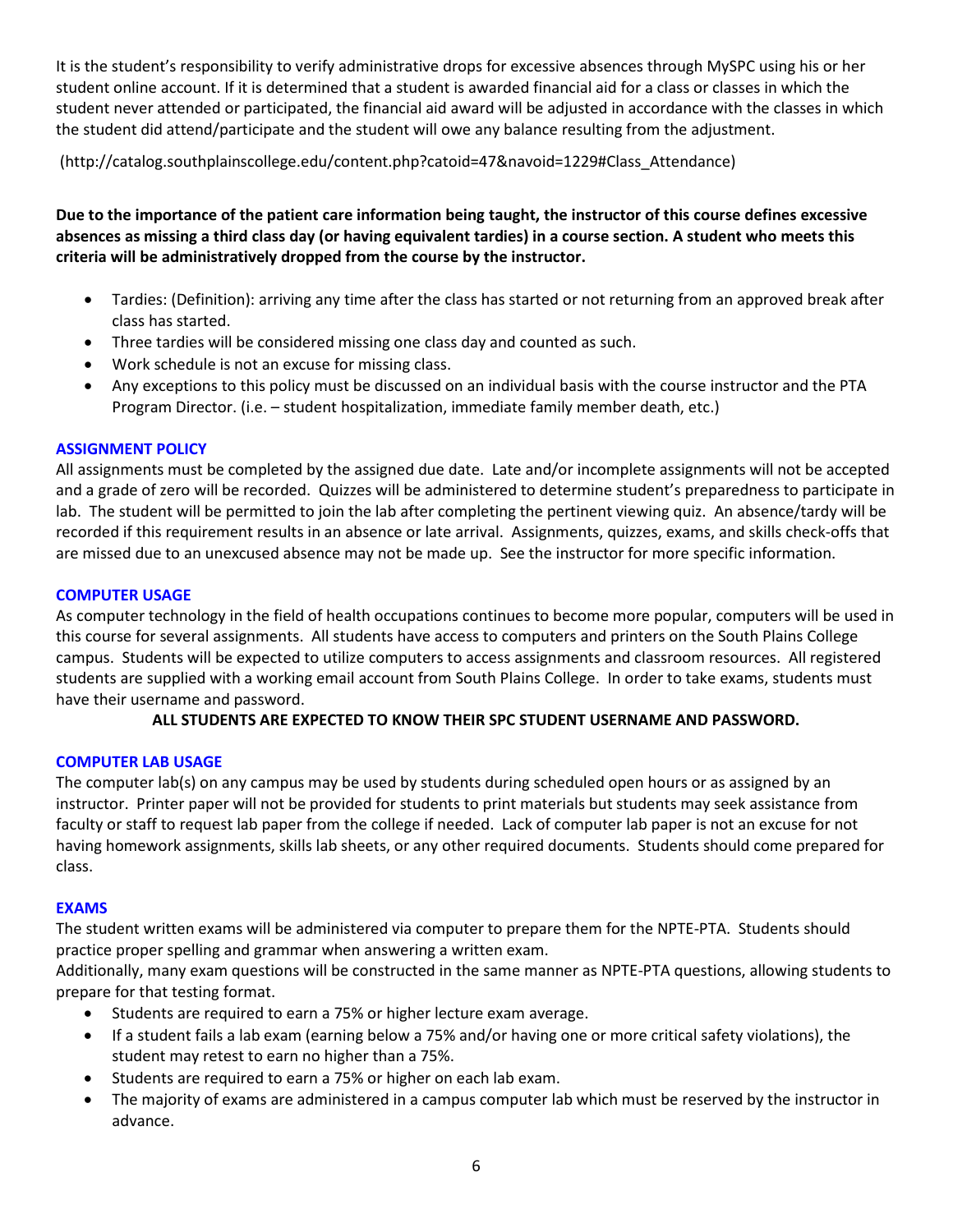- Lab exams are administered in the video-recorded simulation rooms which must also be reserved by the instructor in advance. Students are expected to conduct their lab exam within the scheduled requirements.
- Students are expected to arrive on time to exams and complete the exams within the time frame allowed.

## **GRADING POLICY**

A minimum of 75% on all exams and assignments is required to receive a passing grade for that exam or assignment. Students must earn an overall grade of 75% or better for each course section to pass that section. Students who fall below this requirement will not be allowed to continue in the PTA Program.

#### **Final semester grades will be based on the following:**

|                          | <b>Attendance and Participation</b> |                                           | 10%      |
|--------------------------|-------------------------------------|-------------------------------------------|----------|
| <b>Research Activity</b> |                                     |                                           | 10%      |
| Assignments              |                                     |                                           | 5%       |
| Exams                    |                                     |                                           | 75%      |
|                          |                                     | Quizzes & Medical Language Lab activities | 10%      |
| Exams 1-3                |                                     |                                           | 13% each |
| Final Exam               |                                     |                                           | 26%      |
| Grading Scale: 90-100    |                                     | А                                         |          |
|                          | 80-89                               | в                                         |          |
|                          | 75-79                               |                                           |          |
|                          |                                     |                                           |          |

74 or below F

**Midterm Performance :** A student who has an overall average below 77% will contact the course instructor to arrange a meeting to develop a learning contract, which will outline the student's academic issues, interventions to address these issues, and assessment of the student's participation/completion of these interventions. This is not a disciplinary action, but an individualized plan to improve the student's performance.

#### **COMMUNICATION POLICY**

Electronic communication between instructor and students in this course will utilize each student's indicated preferred email address, and may also utilize text messaging. Students are encouraged to check email on a daily basis, and respond to emails within 24 hours. Students will have access to assignments, web-links, handouts, and other vital material which will be delivered via Blackboard. Any student having difficulty accessing Blackboard or their email should immediately contact their instructor for direction. The instructor will work with any student to ensure the student has access to a computer on campus and can obtain the needed class content that is located on Blackboard.

#### **STUDENT CONDUCT**

Rules and regulations relating to the students at South Plains College are made with the view of protecting the best interests of the individual, the general welfare of the entire student body and the educational objectives of the college. As in any segment of society, a college community must be guided by standards that are stringent enough to prevent disorder, yet moderate enough to provide an atmosphere conducive to intellectual and personal development. A high standard of conduct is expected of all students. When a student enrolls at South Plains College, it is assumed that the student accepts the obligations of performance and behavior imposed by the college relevant to its lawful missions, processes and functions. Obedience to the law, respect for properly constituted authority, personal honor, integrity and common sense guide the actions of each member of the college community both in and out of the classroom. Students are subject to federal, state and local laws, as well as South Plains College rules and regulations. A student is not entitled to greater immunities or privileges before the law than those enjoyed by other citizens. Students are subject to such reasonable disciplinary action as the administration of the college may consider appropriate, including suspension and expulsion in appropriate cases for breach of federal, state or local laws, or college rules and regulations. This principle extends to conduct off-campus which is likely to have adverse effects on the college or on the educational process which identifies the offender as an unfit associate for fellow students.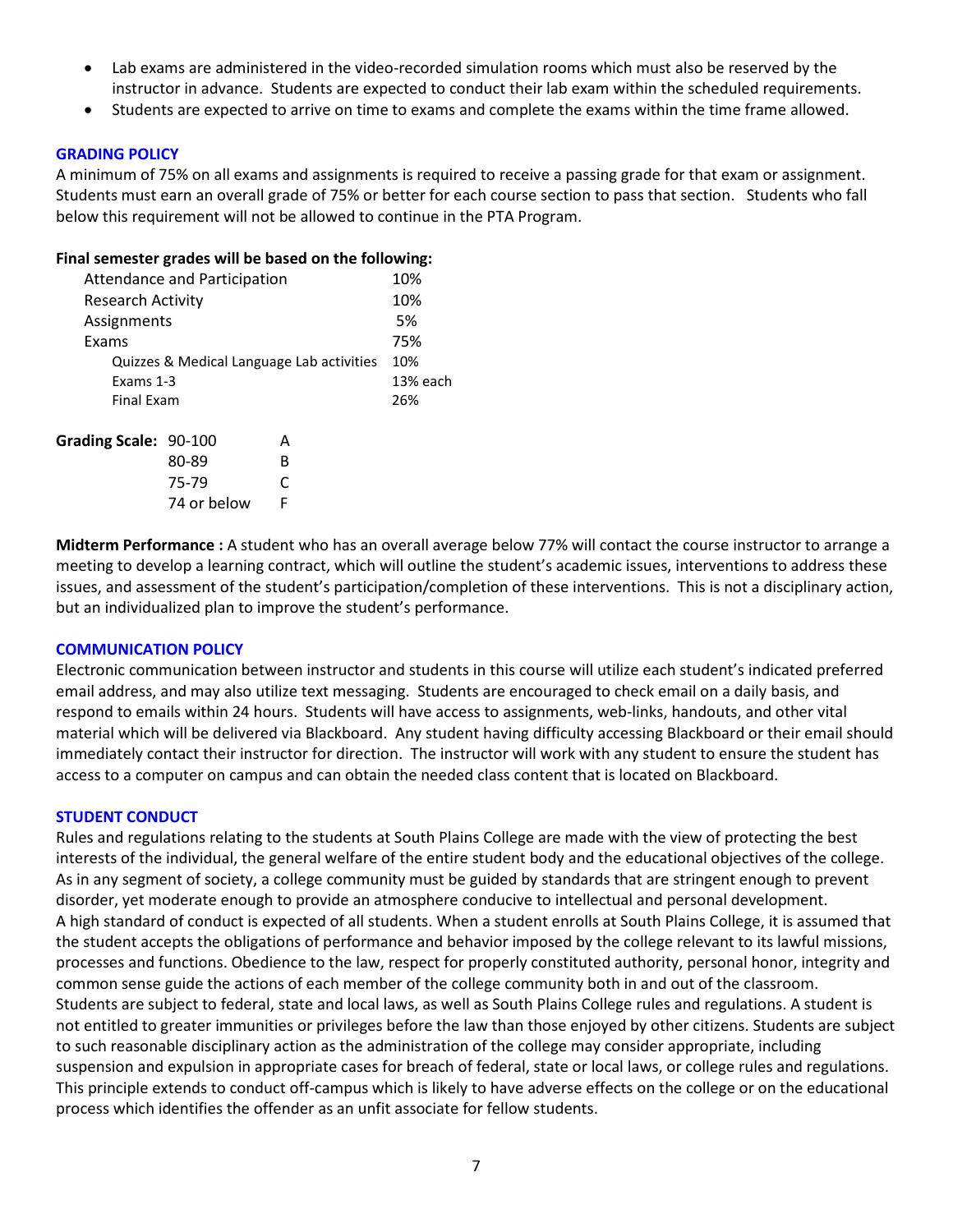Students are expected to follow the ethics and rules of professional conduct as outlined in the student handbook. Unprofessional conduct on the part of a student as outlined in the student handbook results in dismissal from the PTA program.

Any student who fails to perform according to expected standards may be asked to withdraw.

Rules and regulations regarding student conduct appear in the current Student Guide.

## **SPECIAL REQUIREMENTS (\*Read Carefully)**

- Students must complete the Acknowledgment Quiz found in the "Start Here!" folder on Blackboard to indicate that the student has read and understands the content of syllabus, topics outline, assignment calendar, PTA Program and Clinical Experience handbooks, grievance policy, and appeals process. **This is due by the end of the day on Sunday of Week 1.**
- **Cell Phones/Tablets/Computers** Internet-enabled devices should ONLY be used for classroom purposes while the student is in class. It is expected that the student will excuse him- or herself, and conduct personal business (including phone calls, text messaging, social media usage, instant messaging, chatting, etc.) outside of the classroom. Devices are expected to be silenced during class/lab times. If a phone sounds during class/lab or a student is found to be conducting non-class/lab-related activities, the student will be asked to leave class/lab and receive one unexcused absence for the first incident. Students are not allowed to have electronic devices (cell phones, smart watches, etc.) on their person during exams.
- **Class Dress Code –** Students are expected to follow the dress code as stated in the PTA student Handbook. You will need appropriate attire for lab : to afford professional and modest access to body parts being addressed. **WHAT NOT TO WEAR : torn jeans, low cut blouses, short shorts, T-shirts with offensive writing and/or logos.**

## **COURSE DISCLAIMER**

You may not apply what you are learning to the general public. You are a student PTA and are learning physical therapy techniques. You will be practicing these skills on each other when you are in lab under the course instructor's supervision. If you are presently working in a clinic you cannot practice these skills on patients. Once you have passed the class, you still cannot practice the acquired skills in a clinic. You will only be permitted to apply these skills to the general public under a clinical instructor's supervision once you begin your clinical internships.

Additionally, enrollment in this course does not guarantee a passing grade, successful completion of the PTA curriculum, or passing NPTE-PTA and resultant licensure. Your successful completion of all courses, passing NPTE-PTA, and completion of State Board of PT requirements is necessary to work as a PTA.

## **ACCOMMODATIONS**

## **DIVERSITY STATEMENT**

In this class, the teacher will establish and support an environment that values and nurtures individual and group differences and encourages engagement and interaction. Understanding and respecting multiple experiences and perspectives will serve to challenge and stimulate all of us to learn about others, about the larger world and about ourselves. By promoting diversity and intellectual exchange, we will not only mirror society as it is, but also model society as it should and can be.

#### **DISABILITIES STATEMENT**

Students with disabilities, including but not limited to physical, psychiatric, or learning disabilities, who wish to request accommodations in this class should notify the Disability Services Office early in the semester so that the appropriate arrangements may be made. In accordance with federal law, a student requesting accommodations must provide acceptable documentation of his/her disability to the Disability Services Office. For more information, call or visit the Disability Services Office at Levelland Student Health & Wellness Center 806-716-2577, Reese Center (also covers ATC) Building 8: 806-716-4675, Plainview Center Main Office: 806-716-4302 or 806-296-9611, or the Health and Wellness main number at 806-716-2529.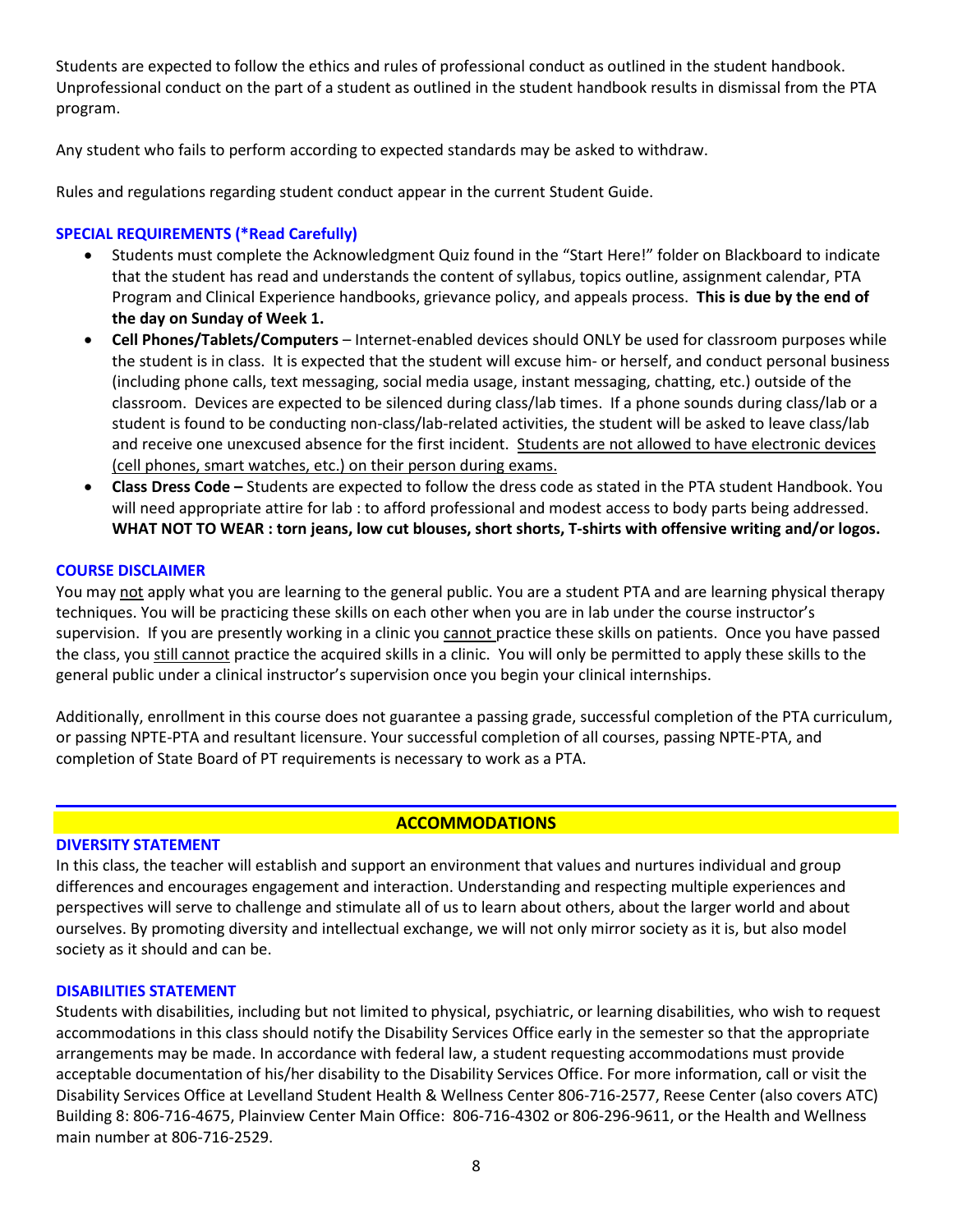#### **PREGNANCY ACCOMMODATIONS STATEMENT**

If you are pregnant, or have given birth within six months, Under Title IX you have a right to reasonable accommodations to help continue your education. To activate accommodations you must submit a Title IX pregnancy accommodations request, along with specific medical documentation, to the Director of Health and Wellness. Once approved, notification will be sent to the student and instructors. It is the student's responsibility to work with the instructor to arrange accommodations. Contact Crystal Gilster, Director of Health and Wellness at 806-716-2362 or email [cgilster@southplainscollege.edu](mailto:cgilster@southplainscollege.edu) for assistance.

## **CAMPUS CARRY**

Campus Concealed Carry - Texas Senate Bill - 11 (Government Code 411.2031, et al.) authorizes the carrying of a concealed handgun in South Plains College buildings only by persons who have been issued and are in possession of a Texas License to Carry a Handgun. Qualified law enforcement officers or those who are otherwise authorized to carry a concealed handgun in the State of Texas are also permitted to do so. Pursuant to Penal Code (PC) 46.035 and South Plains College policy, license holders may not carry a concealed handgun in restricted locations. For a list of locations, please refer to the SPC policy at: [\(http://www.southplainscollege.edu/human\\_resources/policy\\_procedure/hhc.php\)](http://www.southplainscollege.edu/human_resources/policy_procedure/hhc.php) Pursuant to PC 46.035, the open carrying of handguns is prohibited on all South Plains College campuses. Report violations to the College Police Department at 806-716-2396 or 9-1-1.

#### **COVID-19 SAFETY STATEMENT**

Anyone with a known exposure to COVID-19 should wear a mask for 10 days and should seek a COVID-19 test on day five after exposure. If you test positive or develop symptoms, you should immediately self-isolate and seek a COVID-19 test. Please immediately notify your instructor, supervisor, and DeEtte Edens, Associate Director of Health and Wellness, any time you test positive for COVID-19. Anyone who tests positive is required to self-isolate for five days. Following the five-day isolation period, if you are asymptomatic or your symptoms are resolving, you may return to work or class but should wear a mask for five additional days. If you are still symptomatic, please contact DeEtte Edens a[t dedens@southplainscollege.edu](mailto:dedens@southplainscollege.edu) or 806-716-2376 prior to your return date.

Failure to comply with this policy may result in dismissal from the current class session. If the student refuses to leave the classroom or lab after being dismissed, the student may be referred to the Dean of Students on the Levelland campus or the Dean/Director of external centers for Student Code of Conduct Violation. Students who believe they have been exposed or may be COVID-19 positive, must contact Health Services, DeEtte Edens, BSN, RN at (806) 716-2376 or dedens@southplainscollege.edu.

## **FOUNDATION SKILLS**

## **BASIC SKILLS–Reads, Writes, Performs Arithmetic and Mathematical Operations, Listens and Speaks**

F-1 **READING**–locates, understands, and interprets written information in prose and in documents such as manuals, graphs, and schedules.

F-2 **WRITING**–communicates thoughts, ideas, information and messages in writing and creates documents such as letters, directions, manuals, reports, graphs, and flow charts.

F-3 **ARITHMETIC**–performs basic computations; uses basic numerical concepts such as whole numbers, etc.

F-4 **MATHEMATICS**–approaches practical problems by choosing appropriately from a variety of mathematical techniques.

F-5 **LISTENING**–receives, attends to, interprets, and responds to verbal messages and other cues.

F-6 **SPEAKING**–organizes ideas and communicates orally.

## **THINKING SKILLS–Thinks Creatively, Makes Decisions, Solves Problems, Visualizes and Knows How to Learn and Reason**

F-7 **CREATIVE THINKING**–generates new ideas.

F-8 **DECISION-MAKING**–specifies goals and constraints, generates alternatives, considers risks, evaluates and chooses best alternative.

F-9 **PROBLEM SOLVING**–recognizes problems, devises and implements plan of action.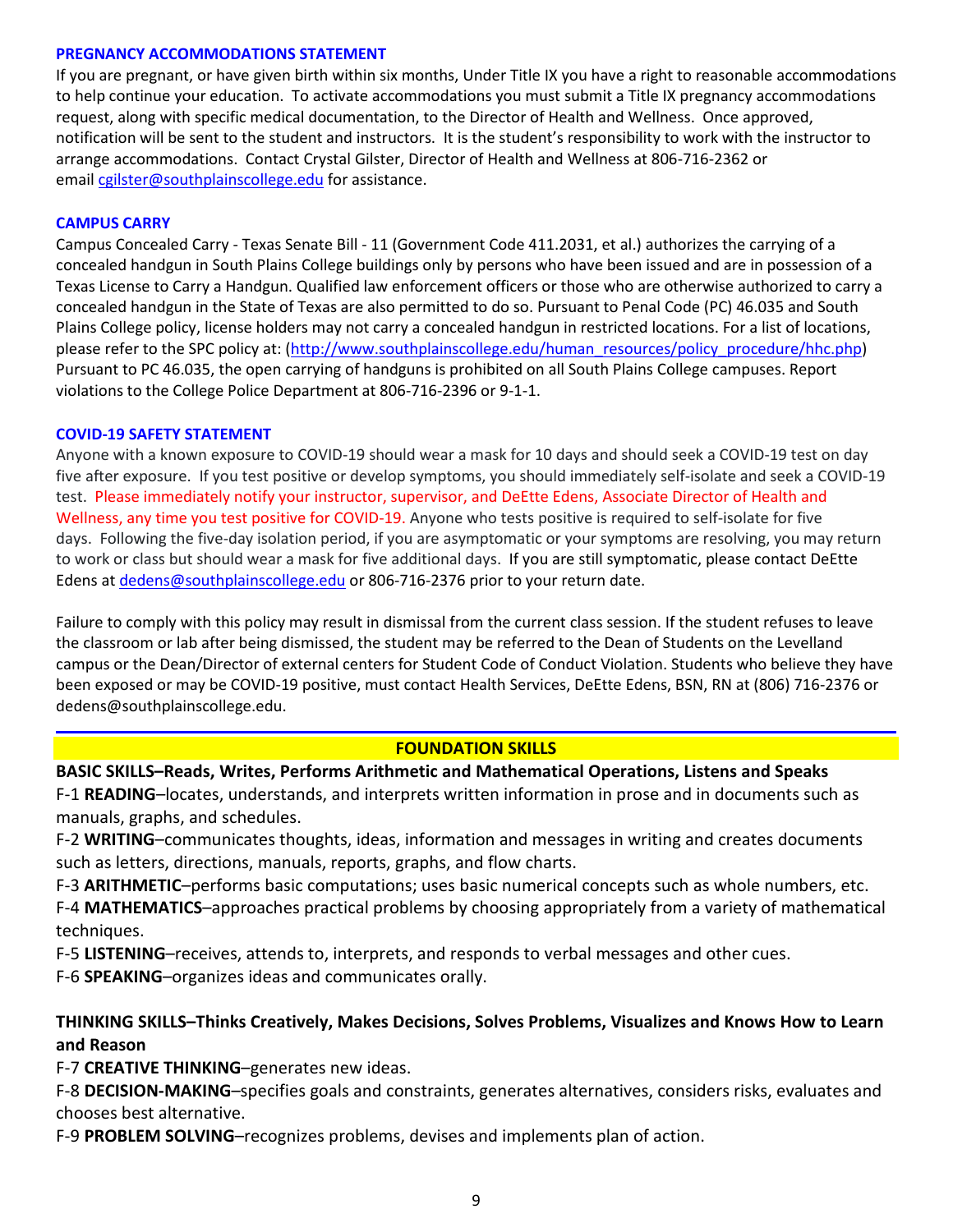F-10 **SEEING THINGS IN THE MIND'S EYE**–organizes and processes symbols, pictures, graphs, objects, and other information.

F-11 **KNOWING HOW TO LEARN**–uses efficient learning techniques to acquire and apply new knowledge and skills.

F-12 **REASONING**–discovers a rule or principle underlying the relationship between two or more objects and applies it when solving a problem.

# **PERSONAL QUALITIES–Displays Responsibility, Self-Esteem, Sociability, Self-Management, Integrity and Honesty**

F-13 **RESPONSIBILITY**–exerts a high level of effort and perseveres towards goal attainment.

F-14 **SELF-ESTEEM**–believes in own self-worth and maintains a positive view of self.

F-15 **SOCIABILITY**–demonstrates understanding, friendliness, adaptability, empathy and politeness in group settings.

F-16 **SELF-MANAGEMENT**–assesses self accurately, sets personal goals, monitors progress and exhibits selfcontrol.

F-17 **INTEGRITY/HONESTY**–chooses ethical courses of action.

**The Secretary's Commission on Achieving Necessary Skills (SCANS) COMPETENCIES**

# **RESOURCES**

C-1 **TIME** - Selects goal-relevant activities, ranks them, allocates time, prepares and follows schedules.

C-3 **MATERIALS AND FACILITIES** - Acquires, stores, allocates, and uses materials or space efficiently.

C-4 **HUMAN RESOURCES** - Assesses skills and distributes work accordingly, evaluates performances and provides feedback.

**INFORMATION**

C-5 **ACQUIRES AND EVALUATES INFORMATION**

C-6 **ORGANIZES AND MAINTAINS INFORMATION**

C-7 **INTERPRETS AND COMMUNICATES INFORMATION**

# C-8 **USES COMPUTERS TO PROCESS INFORMATION**

**INTERPERSONAL**

C-9 **PARTICIPATES AS A MEMBER OF A TEAM** - contributes to group effort.

C-10 **TEACHES OTHERS**

C-11 **SERVES CLIENTS/CUSTOMERS**–works to satisfy customer's expectations.

C-12 **EXERCISES LEADERSHIP**–communicates ideas to justify position, persuades and convinces others, responsibly challenges existing procedures and policies.

C-13 **NEGOTIATES**-works toward agreements involving exchanges of resources; resolves divergent interests.

C-14 **WORKS WITH CULTURAL DIVERSITY**–works well with men and women from diverse backgrounds. **SYSTEMS** – Understands Complex Interrelationships

C-15 **UNDERSTANDS SYSTEMS**–knows how social, organizational, and technological systems work and operates effectively with them.

C-16 **MONITORS AND CORRECTS PERFORMANCE**–distinguishes trends, predicts impacts on system operations, diagnoses systems performance and corrects malfunctions.

C-17 **IMPROVES OR DESIGNS SYSTEMS**–suggests modifications to existing systems and develops new or alternative systems to improve performance.

# **TECHNOLOGY**

C-18 **SELECTS TECHNOLOGY**–chooses procedures, tools, or equipment, including computers and related technologies.

C-19 **APPLIES TECHNOLOGY TO TASK**–understands overall intent and proper procedures for setup and operation of equipment.

C-20 **MAINTAINS AND TROUBLESHOOTS TECHNOLOGY**–prevents, identifies, or solves problems with equipment, including computers and other technologies.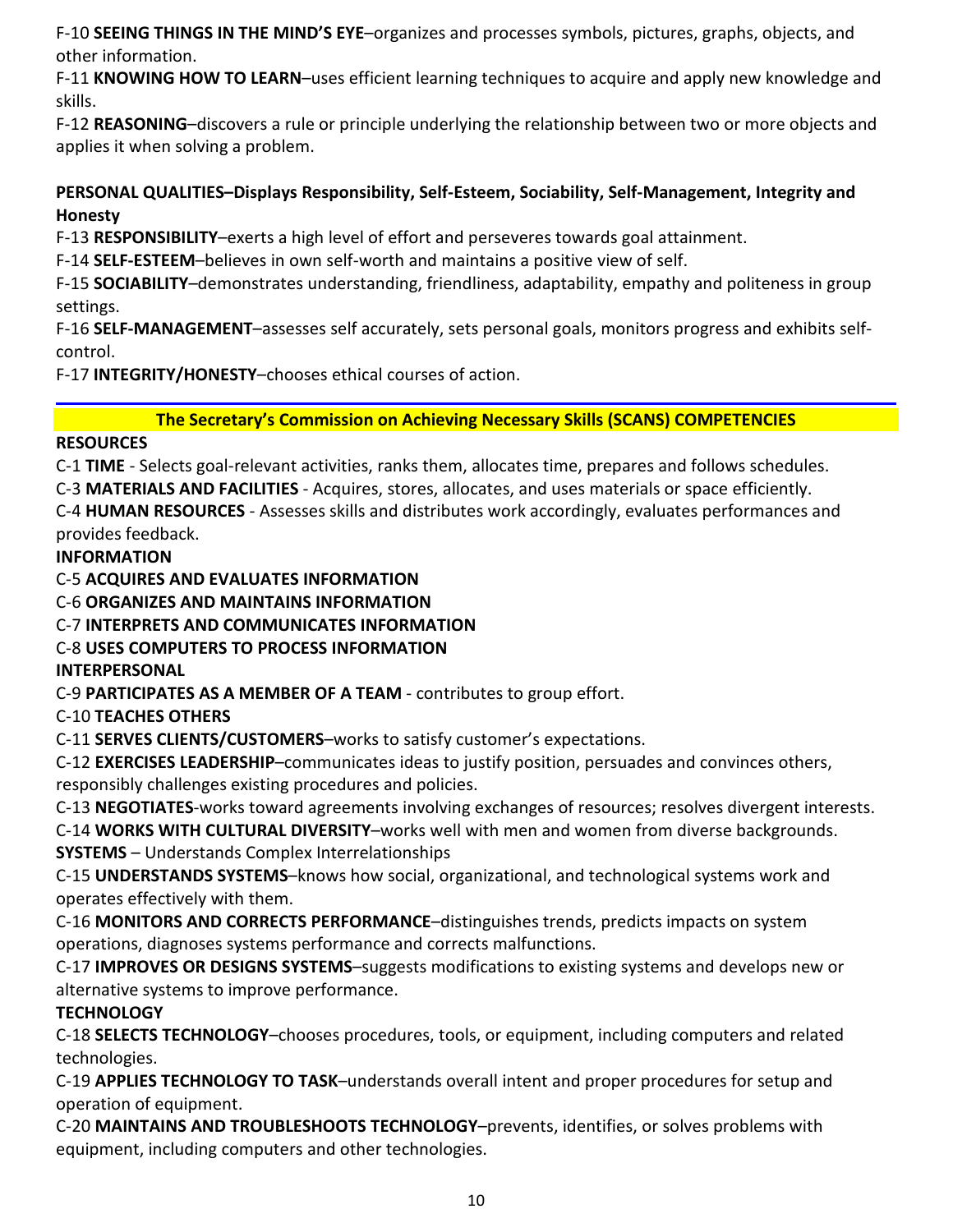## **COURSE OUTLINE AND CALENDARS**

| <b>DATE</b>           | <b>TOPIC(S)</b>                                            | <b>READINGS</b>                                                           | <b>ASSIGNMENTS, QUIZZES, TESTS</b>        |
|-----------------------|------------------------------------------------------------|---------------------------------------------------------------------------|-------------------------------------------|
| Tuesday               | Introduction to PTHA 1301                                  | PTHA 1301 Syllabus                                                        | <b>APTA/TPTA Scavenger Hunt</b>           |
| Jan. 18 <sup>th</sup> | Syllabus<br>$\bullet$                                      | "Studenting": IPT4PTA Ch. 1 &                                             | DUE Tuesday, Jan. 18th by 11:59PM         |
| (meet at              | Expectations<br>$\bullet$                                  | Ch. 12 p.204-205                                                          |                                           |
| library)              | Research Project<br>$\bullet$                              | "Cart Before the Horse": IPT4PTA                                          | Acknowledgement Quiz &                    |
|                       | Using the SPC Library Resources for                        | Ch. 12 p.203-210                                                          | Student Introductions on Blackboard &     |
|                       | Research                                                   | Research: IPT4PTA Ch. 11 p.194-                                           | SmartStarts Library Tutorial (Mod. 1-6) & |
|                       | (Guest Speaker: Mark Gottschalk)                           | 200                                                                       | Compare/Contrast PT/PTA/Aide              |
| Thursday              | <b>Exam 1 Preview</b>                                      | History: IPT4PTA Ch. 2 p.11-26                                            | DUE Sunday, Jan. 23rd by 11:59PM          |
| Jan. 20th             | The History of PT                                          | "History of Manipulative Therapy"                                         | Sign-Up for Research Topic(s) $&$         |
|                       | The APTA/TPTA                                              | APTA: IPT4PTA Ch. 2 p.26-30                                               | Presentation Date(s)/Time(s)              |
|                       |                                                            | http://www.APTA.org                                                       | DUE Sunday, Jan. 23rd by 11:59PM          |
|                       |                                                            | http://www.tpta.org                                                       |                                           |
| Tuesday               | <b>Mindfulness Presentation</b>                            | PTA: IPT4PTA Ch. 4 p.54-65 & Ch.                                          | Abb./Esp. Quiz #1 (A-B) & MLL (Pre-test & |
| Jan. $25th$           | The Role of the PTA                                        | 8 p.152-153 & Appendix A                                                  | Intro)                                    |
|                       | The Patient Care Team                                      | $PTCH$ p.3-4                                                              | DUE Sunday, Jan. 30th by 11:59PM          |
|                       | (Guest Speaker: Brent Cox, PT)                             | "PTA Advanced Proficiency                                                 |                                           |
|                       |                                                            | Pathways"                                                                 | <b>Patient Care Team Member Interview</b> |
|                       |                                                            | Team: IPT4PTA Ch. 4 p.66-78                                               | DUE Sunday, Apr. 10th by 11:59PM          |
| Thursday              | Disablement                                                | <b>Disablement: "Documentation Basics</b>                                 |                                           |
| Jan. 27th             | The APTA's Guide to PT Practice                            | Chapter 1"                                                                |                                           |
|                       | (Guest Speaker: Melodi Reeder, PT &                        | PTCH p.58-60                                                              |                                           |
|                       | Madison Lynskey, PTA)                                      | Guide: IPT4PTA Ch. 3 p.33-40                                              |                                           |
|                       |                                                            |                                                                           |                                           |
| Tuesday               | <b>Mindfulness Presentation</b>                            | Ortho: IPT4PTA Ch. 3 p.42-43 &                                            | Abb./Esp. Quiz #2 (C-D) & MLL (Body       |
| Feb. 1st              | PT/ADL Equipment                                           | Ch. 5 p.88-89, 95-99                                                      | Structure)                                |
|                       | Physical Therapy Specialties                               | CDM Chapter 8<br>PTCH p.101-183, 192-207                                  | DUE Sunday, Feb. 6th by 11:59PM           |
|                       | Orthopedics<br>$\bullet$<br>(Guest Speaker Ben Wright, OT) | (skim for organization-of-content)                                        |                                           |
|                       |                                                            | "Occupational Therapy"                                                    |                                           |
| Thursday              | Physical Therapy Specialties                               | Neuro: IPT4PTA Ch. 3 p.43, Ch. 5 p.                                       |                                           |
| Feb. 3rd              | Neurologics                                                | 89, 100                                                                   |                                           |
|                       | (Guest Speaker: Michael Barrett,                           | CDM Chapter 7                                                             |                                           |
|                       | SLP)                                                       | $PTCH p.217 - 306$                                                        |                                           |
|                       |                                                            | (skim for organization-of-content)                                        |                                           |
| Tuesday               | <b>Mindfulness Presentation</b>                            | All: IPT4PTA Ch. 3 p.44                                                   | Abb./Esp. Quiz #3 (E-H) & MLL             |
| Feb. 8 <sup>th</sup>  | Physical Therapy Specialties                               | Integ.: Ch. 5 p.93-94, 102                                                | (Musculoskeletal System)                  |
|                       | • Wound Care                                               | PTCH p.369-428, Appendices D-F                                            | DUE Sunday, Feb. 13th by 11:59PM          |
|                       | Oncology                                                   | (skim for organization-of-content)                                        |                                           |
|                       | Pelvic Health                                              |                                                                           |                                           |
|                       | (Zoom Meeting with Guest Speaker                           |                                                                           |                                           |
|                       | Aletta Pitre, PT)                                          |                                                                           |                                           |
| Thursday              | Physical Therapy Specialties                               | Peds: IPT4PTA Ch. 3 p.43 & Ch. 5                                          |                                           |
| Feb. $10th$           | Pediatrics<br>$\bullet$                                    | 90-91, 101-102                                                            |                                           |
|                       | (Guest Speaker: Annalisa Riggins,                          | CDM Chapter 9                                                             |                                           |
|                       | PT)                                                        | PTCH p.477-521                                                            |                                           |
|                       |                                                            | (skim for organization-of-content)<br>"Physical Therapy for Children with |                                           |
|                       |                                                            | Cerebral Palsy"                                                           |                                           |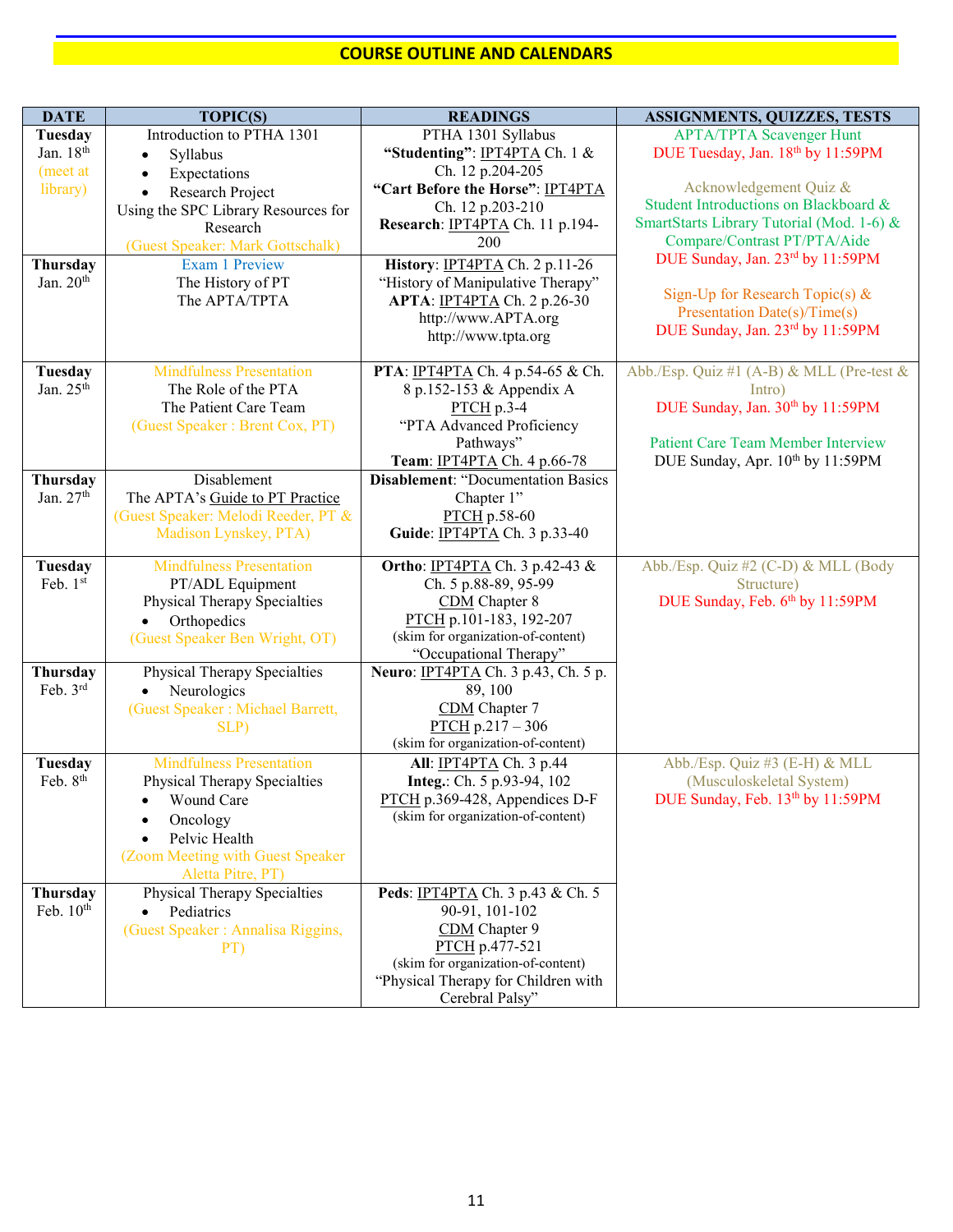| <b>DATE</b>           | <b>TOPIC</b>                         | <b>READING</b>                       | <b>ASSIGNMENTS &amp; TESTS</b>                  |
|-----------------------|--------------------------------------|--------------------------------------|-------------------------------------------------|
| <b>Tuesday</b>        | <b>Mindfulness Presentation</b>      | Geri: IPT4PTA Ch. 3 p.44 & Ch. 5     | Abb./Esp. Quiz #4 (I-L) & MLL (Nervous          |
| Feb. 15th             | Physical Therapy Specialties         | p.91-93, 102                         | System)                                         |
|                       | Geriatrics                           | CDM Chapter 10                       | DUE Sunday, Feb. 20th by 11:59PM                |
|                       | (Guest Speakers: Carlos Santiago,    | PTCH p.431-471, Appendix A & B       |                                                 |
|                       | PTA, Mark Abesamis, PTA, and Ben     | (skim for organization-of-content)   |                                                 |
|                       | Wright, OT)                          |                                      |                                                 |
| Thursday              | Physical Therapy Specialties         | CPR: IPT4PTA Ch. 3 p.43, Ch. 5       |                                                 |
| Feb. 17th             | Cardiopulmonary Rehab                | p.89-90, 100-101                     |                                                 |
|                       | (Guest Speaker: Carla McGee, Laura   | PTCH p.319-367, Appendix C           |                                                 |
|                       | Lowe)                                | (skim for organization-of-content)   |                                                 |
|                       |                                      | Settings: IPT4PTA Ch. 3 p.40-42,     |                                                 |
|                       | Physical Therapy Practice Settings & | 45-50 & Ch. 12 revisited             |                                                 |
|                       | Employment                           | $CDM$ Ch.12                          |                                                 |
| Tuesday               | Exam 1 (first hour)                  | CDM: CDM Chapter 1                   | Exam 1 Tuesday, Feb. 22 <sup>nd</sup> 10AM-11AM |
| Feb. 22nd             | Intro to Clinical Decision Making    | <b>IPT4PTA</b> Appendix A            | <b>Exam 2 Preview</b>                           |
|                       |                                      |                                      | <b>HIPAA Quiz</b>                               |
| Thursday              | Ethics                               | Ethics: IPT4PTA Ch. 6 (p.105-114,    | DUE Tuesday, Feb. 22 <sup>nd</sup> by 11:59PM   |
| Feb. 24th             | Hippocratic Oath                     | 121-122), Appendix E                 |                                                 |
|                       | Patient's Bill of Rights             | CDM Chapter 3                        | <b>Cultural Diversity Case Study Questions</b>  |
|                       |                                      | PTCH p.73-75                         | DUE Sunday Feb. 27th by 11:59PM                 |
|                       |                                      | "Ethics in Rehab"                    |                                                 |
|                       |                                      | "How to Make Ethical Decisions"      | Abb./Esp. Quiz #5 (M-P) & MLL                   |
|                       |                                      | HO: Appendix B                       | (Cardiovascular System)                         |
|                       |                                      | <b>BOR:</b> Appendix C               | DUE Sunday, Feb. 27th by 11:59PM                |
| Tuesday               | <b>Mindfulness Presentation</b>      | Cult: IPT4PTA Chapter 6 (p.114-      | Abb./Esp. Quiz #6 (Q-T) & MLL (Blood,           |
| Mar. 1st              | <b>Exam 1 Review</b>                 | $120, 153 - 154$                     | Lymphatic, and Immune Systems)                  |
|                       | <b>Cultural Diversity</b>            | PTCH p.9-14                          | DUE Sunday, Mar. 6th by 11:59PM                 |
|                       |                                      | "Cultural Diversity Reading"         |                                                 |
| Thursday              | Professionalism                      | Prof.: IPT4PTA Ch. 6 p.123-126,      |                                                 |
| Mar. 3rd              |                                      | Appendix F                           |                                                 |
|                       |                                      |                                      |                                                 |
|                       |                                      |                                      |                                                 |
|                       |                                      |                                      |                                                 |
| Tuesday               | <b>Mindfulness Presentation</b>      | Laws: IPT4PTA Ch. 6 p.105-106,       | Exam 2 Thursday, Mar. 10th at 10AM              |
| Mar. 8 <sup>th</sup>  | Laws & Regs                          | 108-113 & Ch. 7                      | <b>Exam 3 Preview</b>                           |
|                       |                                      | PTCH p.24-28, 72, 472-474            |                                                 |
|                       | <b>Clinical Experience Panel</b>     | "HIPAA"                              | <b>CDM</b> Scenario 5 Questions                 |
|                       | Wednesday, Mar. 9th at 12:15P        | "Avoiding/Reporting Fraud/Abuse"     | DUE Tuesday, Mar. 8th by 11:59PM                |
|                       |                                      | "Medicare Guidelines for Supervision |                                                 |
|                       |                                      | of Student PTAs"                     | <b>Clinical Experience Panel Discussion</b>     |
| Thursday              | Exam 2                               | Comm: IPT4PTA Ch. 8                  | DUE Sunday, Mar. 13th by 11:59PM                |
| Mar. 10 <sup>th</sup> | Communication                        | CDM Chapter 2                        |                                                 |
|                       |                                      | $PTCH$ p.6, 7                        | Abb./Esp. Quiz #7 (U-Z)) & MLL                  |
|                       |                                      | "Empathy Quotient Article"           | (Respiratory System & Post-Test)                |
|                       |                                      |                                      | DUE Sunday, Mar. 13th by 11:59PM                |
|                       |                                      |                                      |                                                 |
|                       |                                      |                                      |                                                 |
|                       |                                      |                                      |                                                 |

SPRING BREAK (NO CLASS Tuesday, March 15<sup>th</sup> OR Thursday, March 17<sup>th</sup>)